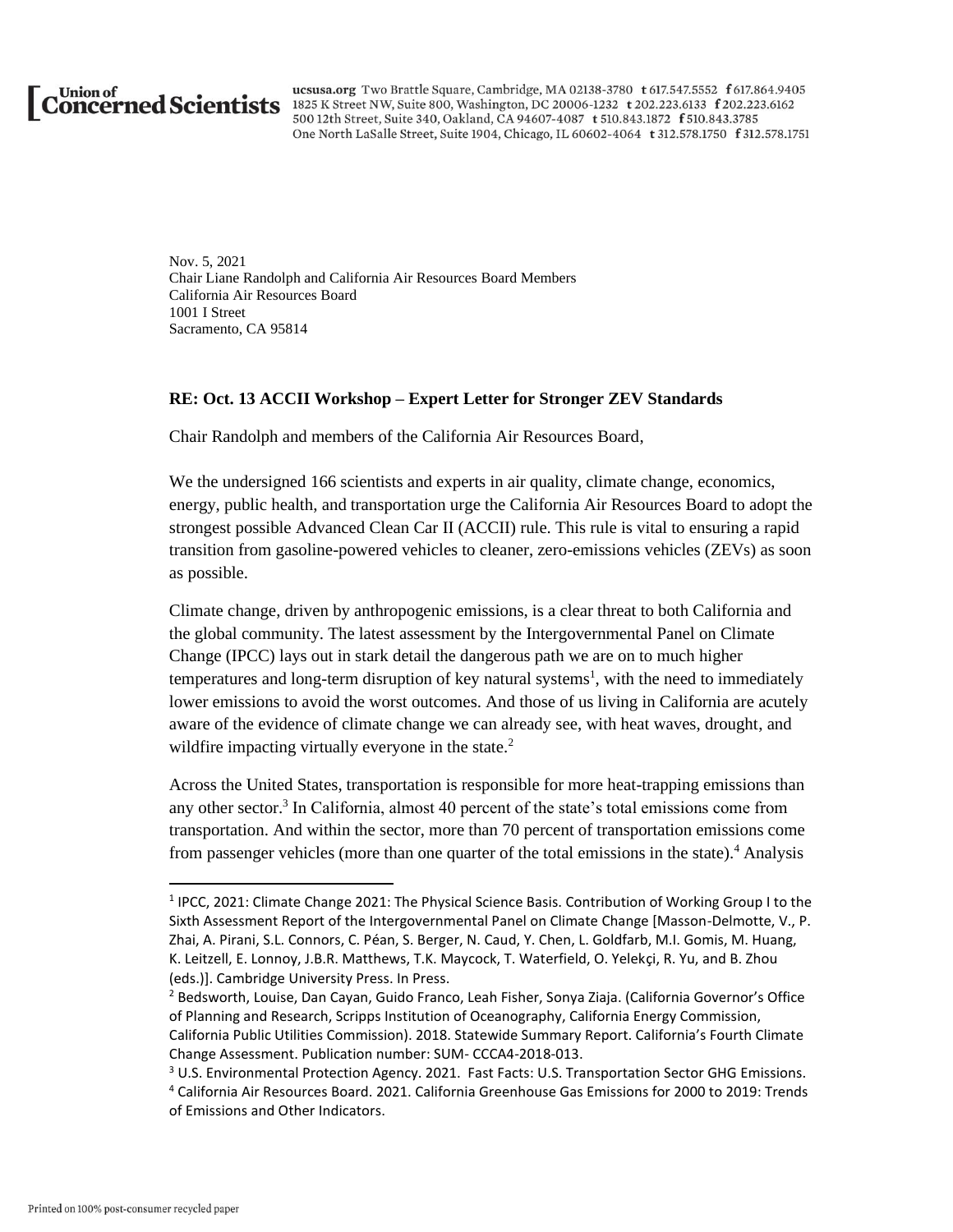done for California's Air Resources Board (ARB) shows that to achieve the state's net-zero emissions by 2045 goal, sales of gasoline-powered passenger vehicles need to stop by 2035.<sup>5</sup> The IPCC indicates even more rapid reductions in emissions may be needed to avoid the worst impacts of climate change.<sup>6</sup> Unlike some transportation sectors such as maritime and aviation, where it may be more difficult to avoid combustion engines, ZEVs are a proven technology and are among the most urgent solutions needed to limit global warming.

Eliminating tailpipe emissions by setting steadily stronger ZEV sales targets and retiring gasoline cars and trucks will also protect public health through improved air quality. Achieving 100 percent ZEVs on road as quickly as possible will reduce emissions of reactive organic gases and nitrogen oxides that lead to the formation of fine particulate matter, which is associated with the greatest proportion of adverse health effects related to air pollution in the United States. And in California, while all will benefit from reduced exposure to air pollution from cars and trucks, prioritizing deployment of ZEVs in pollution-burdened communities of color and low-income communities is critical to improving health and in reducing inequities in pollution exposure.<sup>78</sup>

We urge the ARB to use their power under the federal Clean Air Act to require ZEV sales consistent with the demands of the climate crisis. ARB needs to set an ambitious but achievable start point for the ZEV regulation; ARB's proposal, released earlier this year, requires about 25 percent of model year 2026 cars to be qualifying ZEVs. This is clearly inadequate and will allow far too many gasoline-powered vehicles to be sold between 2025 and 2030, ensuring significant emissions well past 2035. A low target also will fail to push existing gasoline manufacturers to move as quickly as they are in places with higher environmental standards (such as the European Union).<sup>9</sup> The agency also is not requiring over 50 percent ZEV sales until model year 2030, which is not rapid enough to meet emissions reduction targets. ARB must revise the proposed Advanced Clean Cars II regulations to require more ZEV sales earlier to protect the health and safety of all

<sup>5</sup> Energy and Environmental Economics. 2020. Achieving Carbon Neutrality in California: PATHWAYS Scenarios Developed for the California Air Resources Board.

<sup>6</sup> IPCC, 2018: Summary for Policymakers. In: Global Warming of 1.5°C. An IPCC Special Report on the impacts of global warming of 1.5°C above pre-industrial levels and related global greenhouse gas emission pathways, in the context of strengthening the global response to the threat of climate change, sustainable development, and efforts to eradicate poverty [Masson-Delmotte, V., P. Zhai, H.- O. Pörtner, D. Roberts, J. Skea, P.R. Shukla, A. Pirani, W. Moufouma-Okia, C. Péan, R. Pidcock, S. Connors, J.B.R. Matthews, Y. Chen, X. Zhou, M.I. Gomis, E. Lonnoy, T. Maycock, M. Tignor, and T. Waterfield (eds.)]. World Meteorological Organization, Geneva, Switzerland.

 $<sup>7</sup>$  Reichmuth, David. 2019. Inequitable Exposure to Air Pollution from Vehicles in California.</sup>

<sup>8</sup> Pinto de Moura, Maria Cecilia and David Reichmuth, 2019. Inequitable Exposure to Air Pollution from Vehicles in the Northeast and Mid-Atlantic, https://www.ucsusa.org/resources/inequitableexposure-air-pollution-vehicles

<sup>&</sup>lt;sup>9</sup> Abnett, Kate 2021. Reuters. "Electric car sales surge as Europe's climate targets bite", https://www.reuters.com/business/sustainable-business/electric-car-sales-surge-europes-climatetargets-bite-2021-06-29/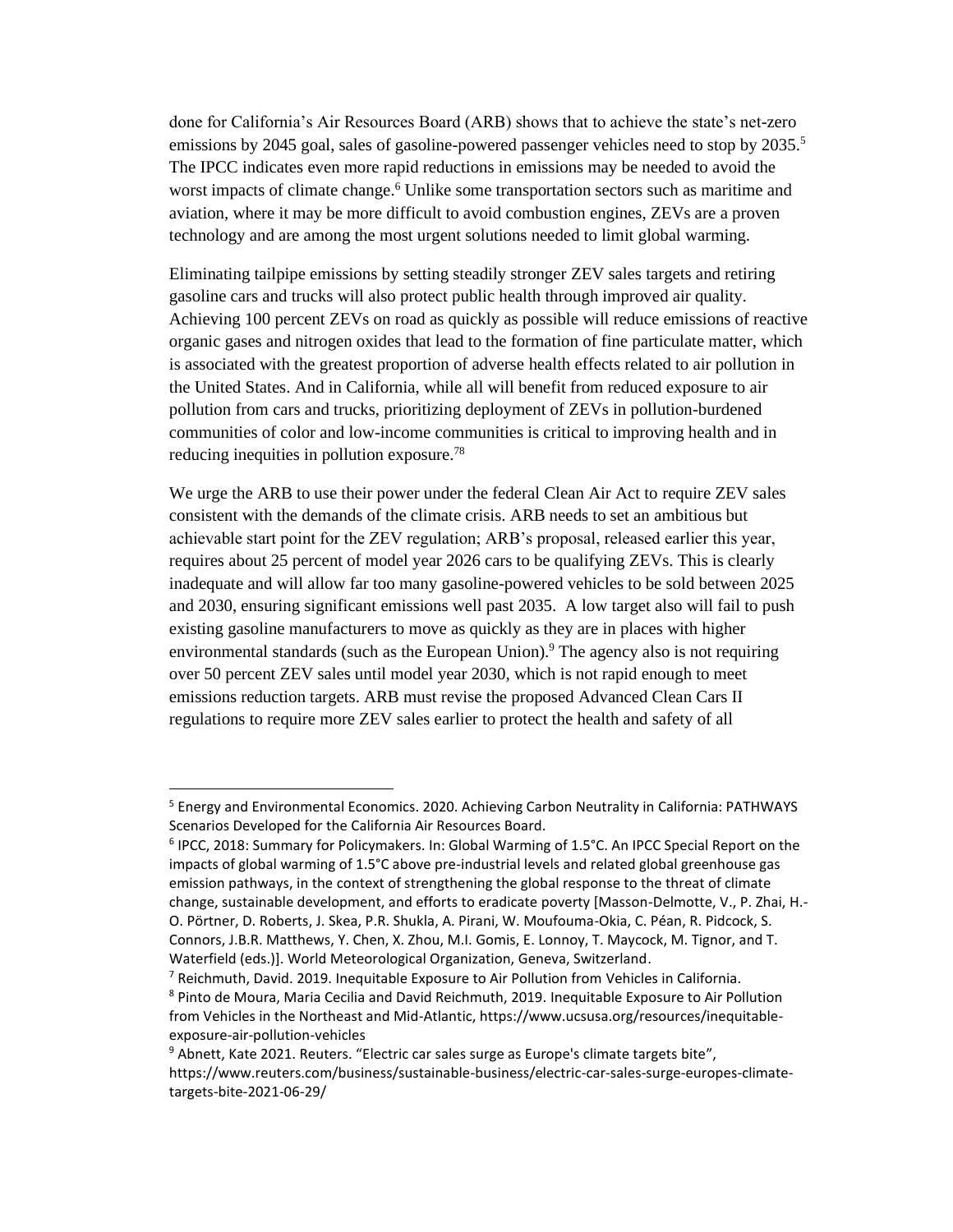Californians and to regain the state's leadership role in the United States and abroad on climate action.

The California ARB has a history and a responsibility of leadership in setting bold environmental standards that that improve our health and quality of life. Only California has the power to set standards that other ambitious states can adopt. ARB's failure to meet this moment with aggressive action to cut climate warming emissions will slow the transition to clean vehicles for everyone in the country. Please restore your leadership and put us all on a faster path to 100 percent ZEVs.

Sincerely,

*Institutional affiliations are listed as provided by signers for identification purposes only, and do not imply endorsement of the letter by those institutions.*

Lead signatories,

**Gaurab Basu, MD, MPH** Co-Director, Center for Health Equity Education & Advocacy (CHEEA) Cambridge, Massachusetts

#### **Daniel Kammen, PhD**

Professor of Energy University of California, Berkeley Former Science Envoy, US Department of State Berkeley, CA

Joined by,

**Asad Abidi, Ph.D.** Distinguished Professor, Electrical & Computer Engineering University of California, Los Angeles Los Angeles, CA

**Peter H. Albers, Ph.D.** United States Geological Survey, Retired Traverse City, MI

**Timothy E. Lipman, PhD** Co-Director, Transportation Sustainability Research Center University of California, Berkeley Berkeley, CA

**Susan A. Shaheen, PhD** Professor, Civil and Environmental Engineering Co-Director, Transportation Sustainability Research Center University of California, Berkeley Berkeley, CA

**Ron L. Alberty, Ph.D.** Longmont, CO

## **Peter Alexander, Ph.D.** Consultant PJA Biopharma Consulting, LLC. Woodbine, MD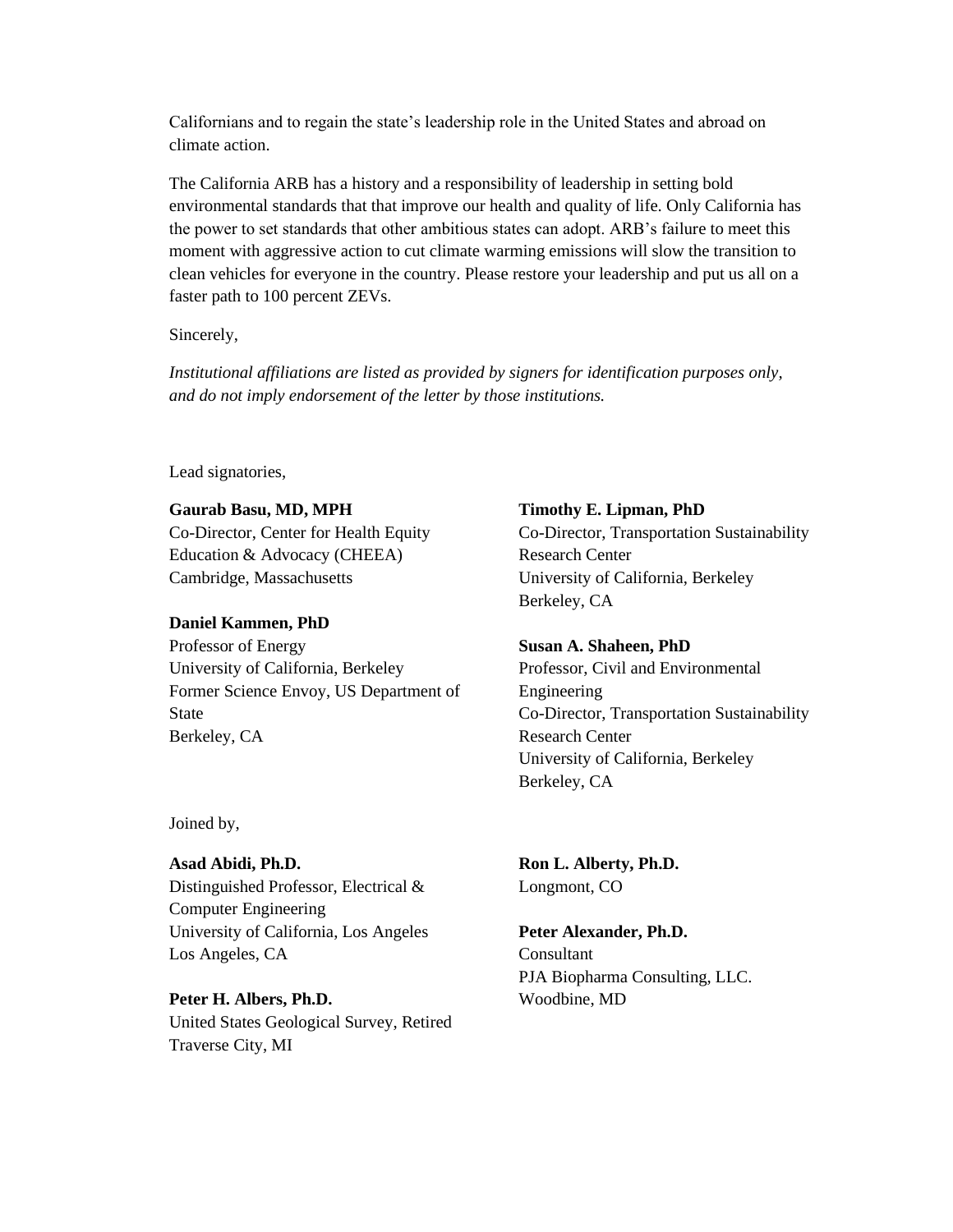**Matt Alinger, Ph.D.** Fuel Cell Technology Leader Cummins Delmar, NY

**Nabeel A. Al-Shamma, M.A./M.S.** Principal Scientist Adobe Inc. Mountain View, CA

**Barbara Andrew** Psychotherapist Princeton, NJ

**David Baca** Engineer Berkeley, CA

**Mark Battle, Ph.D.** Professor Bowdoin College Brunswick, ME

**Richard Baumgartner, Ph.D.** Senior Engineer, Retired Palo Alto, CA

**Gary Baxel** Engineer Cathedral City, CA

**Joel Becker, M.A./M.S. Consultant** Providence, RI

**William S. Beckett, M.D.** Associate Professor Emeritus Harvard Medical School Watertown, MA

**Peter Bellin, Ph.D.** Professor California State Uuniversity Northridge, Retired Oxnard, CA

**Douglas Jeffrey Bender, Ph.D.** Redondo Beach, CA

**Douglas M Benedict, M.A./M.S.** Santa Monica, CA

**Alan K. Betts, Ph.D.** Atmospheric Research Pittsford, VT

**Mauro Brattich** Professional Engineering Consultant El Cajon, CA

**Gary Brudvig, Ph.D.** Professor and Director of Yale Energy Sciences Institute Yale University New Haven, CT

**Barbara Brunell, M.A./M.S.** Martinez, CA

**David Bryan, M.A./M.S.** Lewes, DE

**Todd R. Burlet** Staff Project Engineer Honeywell International, Retired Maple Grove, MN

**Craig Christenson** Project Manager, Retired Roseville, MN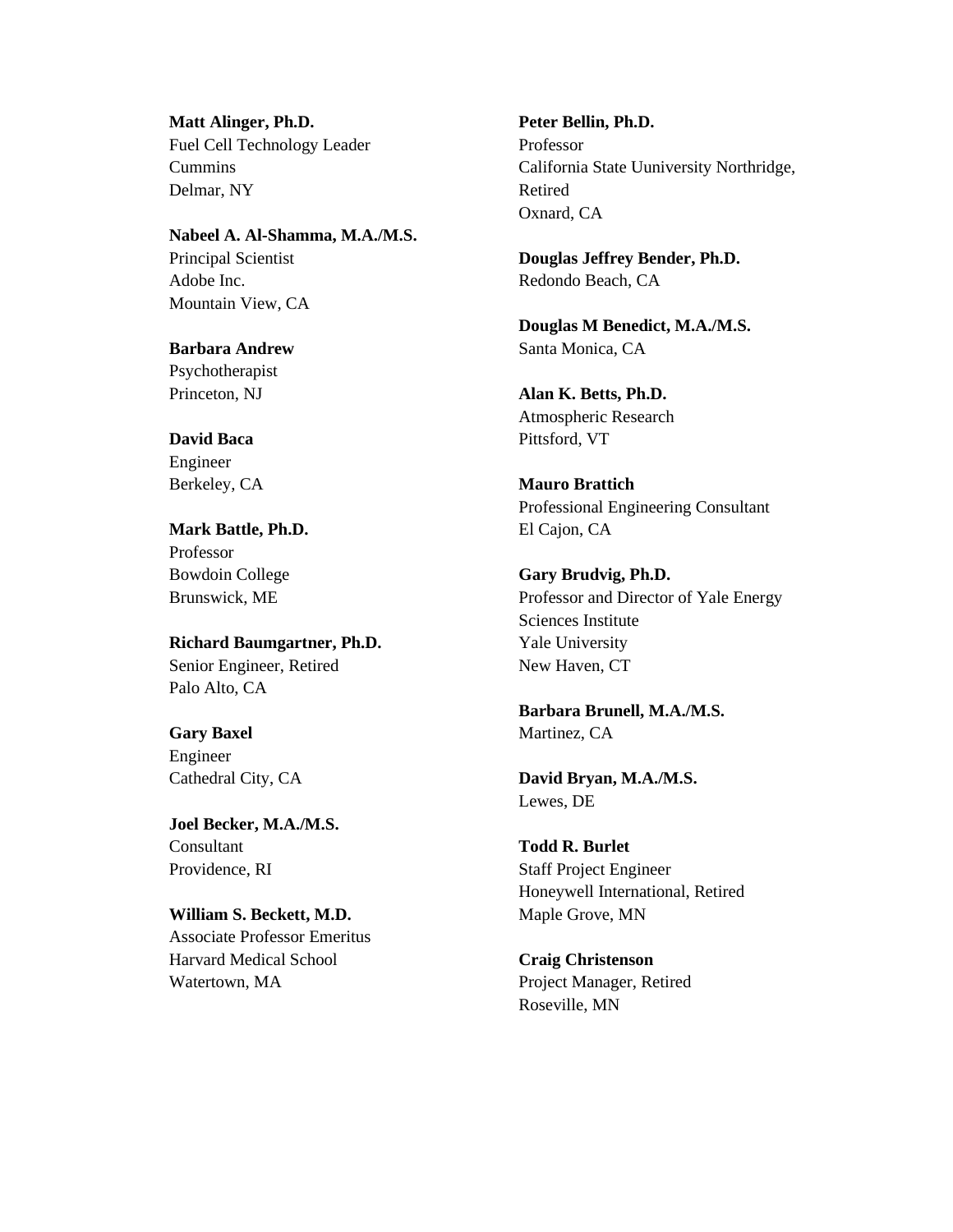**David A Cleveland, Ph.D.** Research Professor University of California, Santa Barbara Santa Barbara, CA

**Jim Coffey, M.A./M.S.** Senior Engineer Virginia Tech Meadville, PA

**Julia Cole, Ph.D.** Professor, Earth and Environmental Sciences University of Michigan Ann Arbor, MI

**Paul Conklin, Ph.D.** Owner Northern Light Farm Solway, MN

**Scott W. Cookson, Ph.D.** Chief Operating Officer Quantitative BioSciences, Inc Encinitas, CA

**Charles Coston, Ph.D.** Research Engineer, Retired Sunnyvale, CA

**Margaret M. Craven, M.D.** Physician, Retired Voorheesville, NY

**Vincent D'Aco, M.A./M.S.** New York, NY

**Shelley Dahlgren, Ph.D.** Issaquah, WA

**Bruce Daniels, Ph.D.** President Hydroclimatology.com Capitola, CA

**Joe Joe Day** Boulder, CO

**Elizabeth DeLyria, Ph.D.** Science Editor East Grand Rapids, MI

**Kathy Dervin, M.P.H.** 350 Bay Area Action Berkeley, CA

**Ralph DeSorbo** Facilities Electrical Engineer Institute of Electrical and Electronics Engineers Schenectady, NY

**Mary DeVany, M.A./M.S.** Environmental Health Scientist Vancouver, WA

**Robert L. Dickinson** Bloomfield, CT

**Frederick Duhring** Seattle, WA

**Tithi Dutta Roy, Ph.D.** Stoneham, MA

**Robert Eckert, Ph.D.** Emeritus Professor of Environmental Conservation and Sustainability University of New Hampshire Kittery, ME

**Kristin Edmark, M.P.H.** Clinical Dietitian, Retired Fremont, CA

**Anne H. Ehrlich** Senior Research Scientist, Emerita Biology Department, Stanford University Palo Alto, CA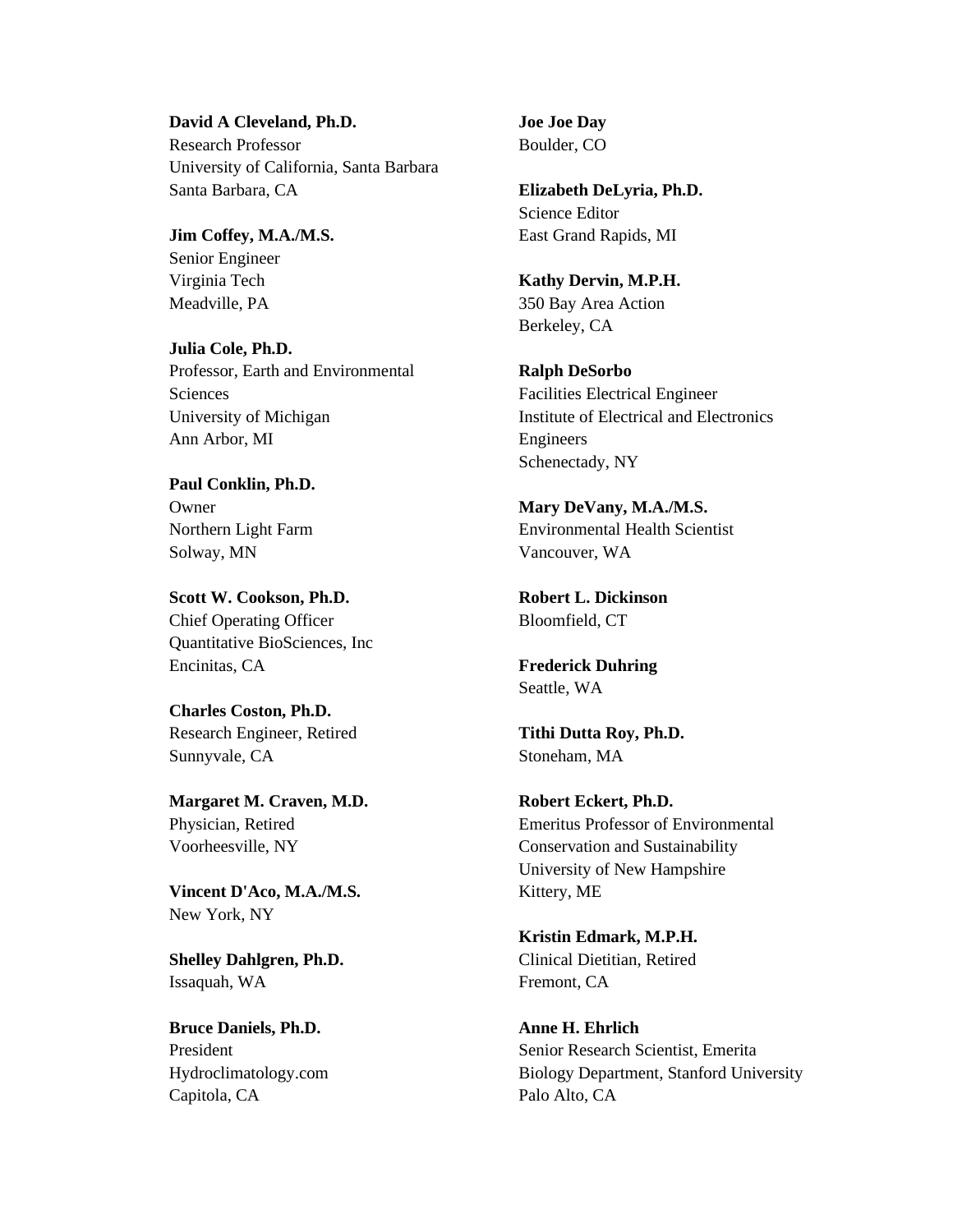**Wassim El-Ahdab, M.A./M.S.** Senior Radio-Frequency Design Engineer Oakland, CA

**Antoinette S. Emch, Ph.D.** Professor Vancouver, WA

**Lawrence Emerson** Senior Transportation Engineer Caltrans, Retired National City, CA

**Thomas D. English, Ph.D.** Creation Care Educator Presbyterian Church (USA) San Diego, CA

**Jonathan Escamilla** Validation Engineer University of California Santa Barbara Boulder, CO

**Polly Estabrook, Ph.D.** Staff Telecommunications Engineer Caltech Los Angeles, CA

**Benjamin Etgen, M.A./M.S.** Professor American River College Sacramento, CA

**Stephen J. Ferry, M.A./M.S.** Program Manager Raytheon Company, Retired Santa Barbara, CA

**Daniel Fisher, Ph.D.** Professor University of Michigan Ann Arbor, MI

**Cindy Fornstrom, M.A./M.S.** Science Teacher Littleton High School Englewood, CO

**Robert Gamache, Ph.D.** Professor Emeritus University of Massachusetts, Lowell Dunstable, MA

**Richard H. Gammon, Ph.D.** Professor Emeritus, Chemistry/Oceanography University of Washington Langley, WA

**Jennifer Garland, Ph.D.** Nurse Epidemiologist Cedars-Sinai Medical Center Los Angeles, CA

**Alvaro Garza, M.D.** Modesto, CA

**Tim R. Gould, M.A./M.S.** Research Scientist University of Washington Seattle, WA

**Anshul Gupta, Ph.D.** Principal Research Staff Member IBM Research Valhalla, NY

**John Hailey** Sustainability Manager Cisco Systems Danville, CA

**James S. Harris, Ph.D.** James & Ellenor Chesebrough Professor of Engineering Stanford University Stanford, CA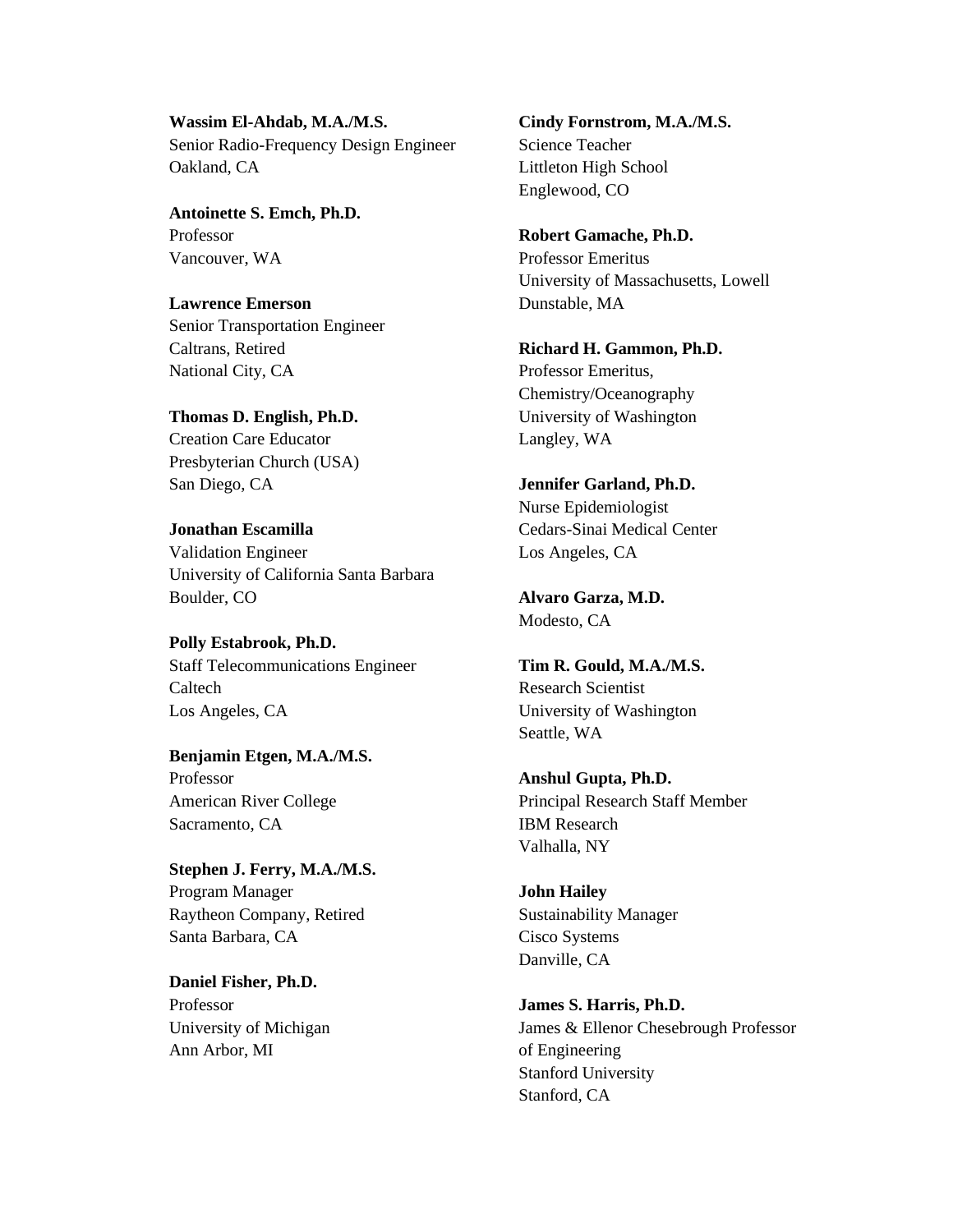**Bruce Hawkins, Ph.D.** Professor Emeritus Smith College Northampton, MA

**William Hay, Ph.D.** Professor Emeritus University of Colorado, Boulder Estes Park, CO

**Steven Hayashi, MSEE** Technical Leader Cisco Systems, Inc, Retired Los Gatos, CA

**Donald Helm, Ph.D.** Emeritus S.P. Massie Chair of Excellence Morgan State University Baltimore, MD

**Frederick Hills, M.A./M.S.** West Deptford, NJ

**Ward M Hinds, M.D.** University of Washington School of Public Health, Retired Concord, CA

**Eric Hintsa, Ph.D.** Research Scientist University of Colorado Boulder, CO

**William J. Hoffman, M.A./M.S.** Environmental Protection Agency, Retired Kalamazoo, MI

**Emily Hoffman, Ph.D.** Professor Emerita Western Michigan University Philadelphia, PA

**Nicholas Inzinna, M.A./M.S.** Geologist State University of New York College of Environmental Science and Forestry Barrington, RI

**Christopher J. Jensen, Ph.D.** Acting Chair Pratt Institute Astoria, NY

**Eric Johnson** Senior Inspector Gannett Fleming Ewing, NJ

**Martin J. Joye, M.D.** Davis, CA

**Gerry M. Kerbyson** Senior Staff Engineer Lockheed Los Gatos, CA

**Shabad S. Khalsa, M.A./M.S.** Senior Electrical Engineer University of California, Davis, Retired Sacramento, CA

**Adnan Khan, M.A./M.S.** Environmentalist Nature Saviors New York, NY

**Max Kiefer, M.A./M.S.** Centers for Disease Control and Prevention, Retired Golden, CO

**Thomas Klejna, M.B.A.** Director University of Massachusettes Memorial Health Norfolk, MA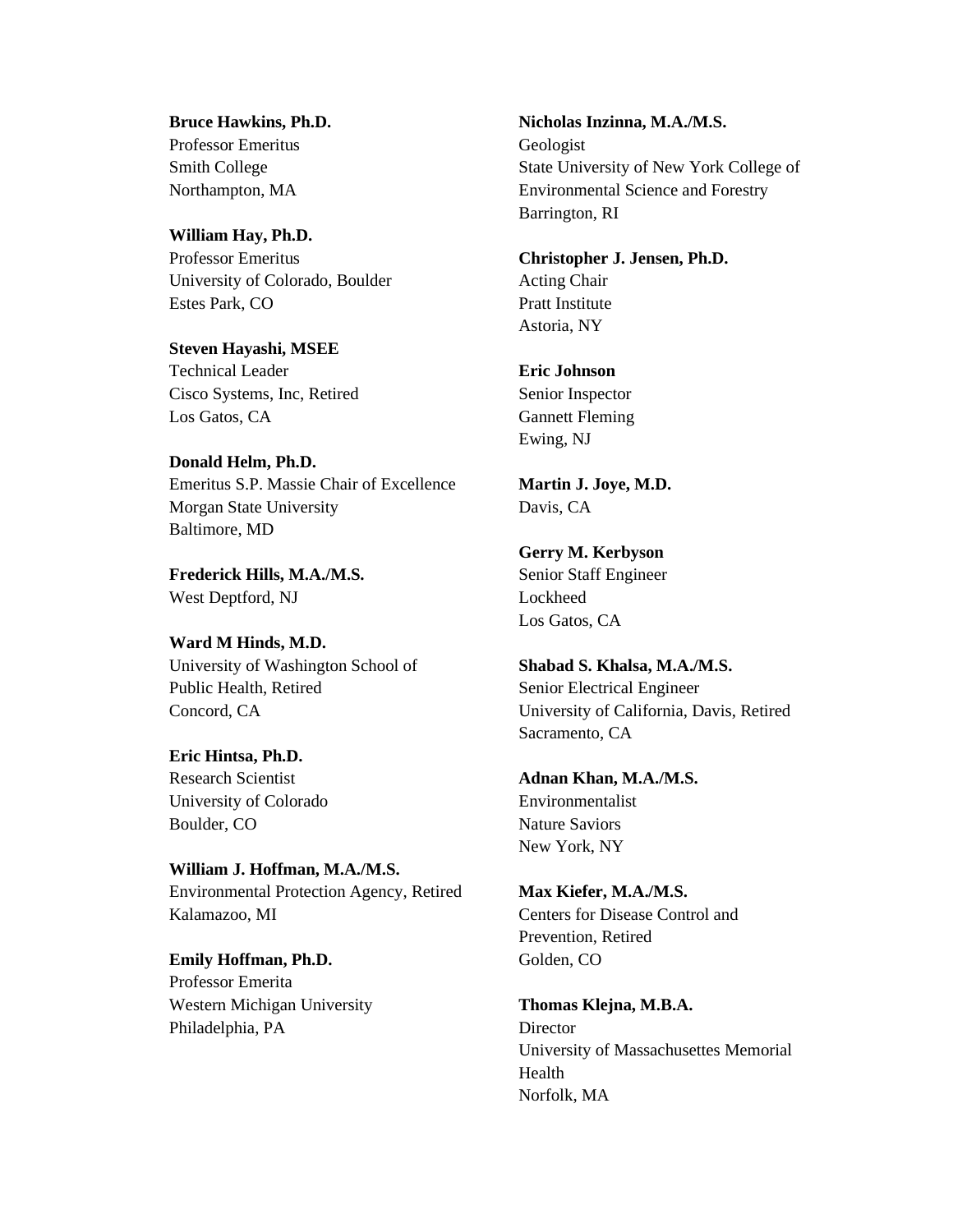# **Peter Klosterman, Ph.D.**

University of California, San Francisco New York, NY

## **Arthur Krakowsky, M.A./M.S.** Manager Lawrence Livermore National Lab Livermore, CA

**Greg Kromholtz, M.A./M.S.** Manzanita, OR

**Arno Rudolf Laesecke, Ph.D.** National Institute of Standards and Technology, Retired Louisville, CO

**Lance LaRue** Senior Geotechnical Manager Rhea Engineers & Consultants, Inc. Beaver Falls, PA

## **Li Way Lee, Ph.D.** Professor Emeritus Wayne State University West Bloomfield, MI

**Raymond LeVesque, M.A./M.S.** Columbia, MD

**Peter Levon, Ph.D.** Product Manager Pearson Grand Junction, CO

**Jill Lipoti, Ph.D.** Commissioner Scatchet Head Water District Clinton, WA

**Jeremy Lipshaw, M.A./M.S.** Product Development Engineer Applied Process, Inc Ferndale, MI

**Ted Llana, Ph.D.** Lexington Park, MD

**Cynthia Mahoney, M.D.** Director Climate Health Now Danville, CA

**Suhas Malghan, M.A./M.S.** Staff Systems Engineer Baltimore, MD

**Elizabeth Margaret Maloney, Ph.D.** Epidemiologist Food and Drug Administration, Retired Rockville, MD

**John R. Manning, Ph.D.** San Francisco, CA

**Guy Marchesseault, Ph.D.** Chief Technology Officer University of Rhode Island Boxford, MA

**Jack David Marcus, M.P.H.** New York, NY

**William McNeff** Senior Engineer Burnsville, MN

**Elizabeth Moore, M.A./M.S.** Physicist National Institute of Standards and Technology Gaithersburg, MD

**Tim J. Moran, M.A./M.S.** Canandaigua, NY

**Henry Morgen, M.A./M.S.** Process Improvement Specialist, Retired Los Angeles, CA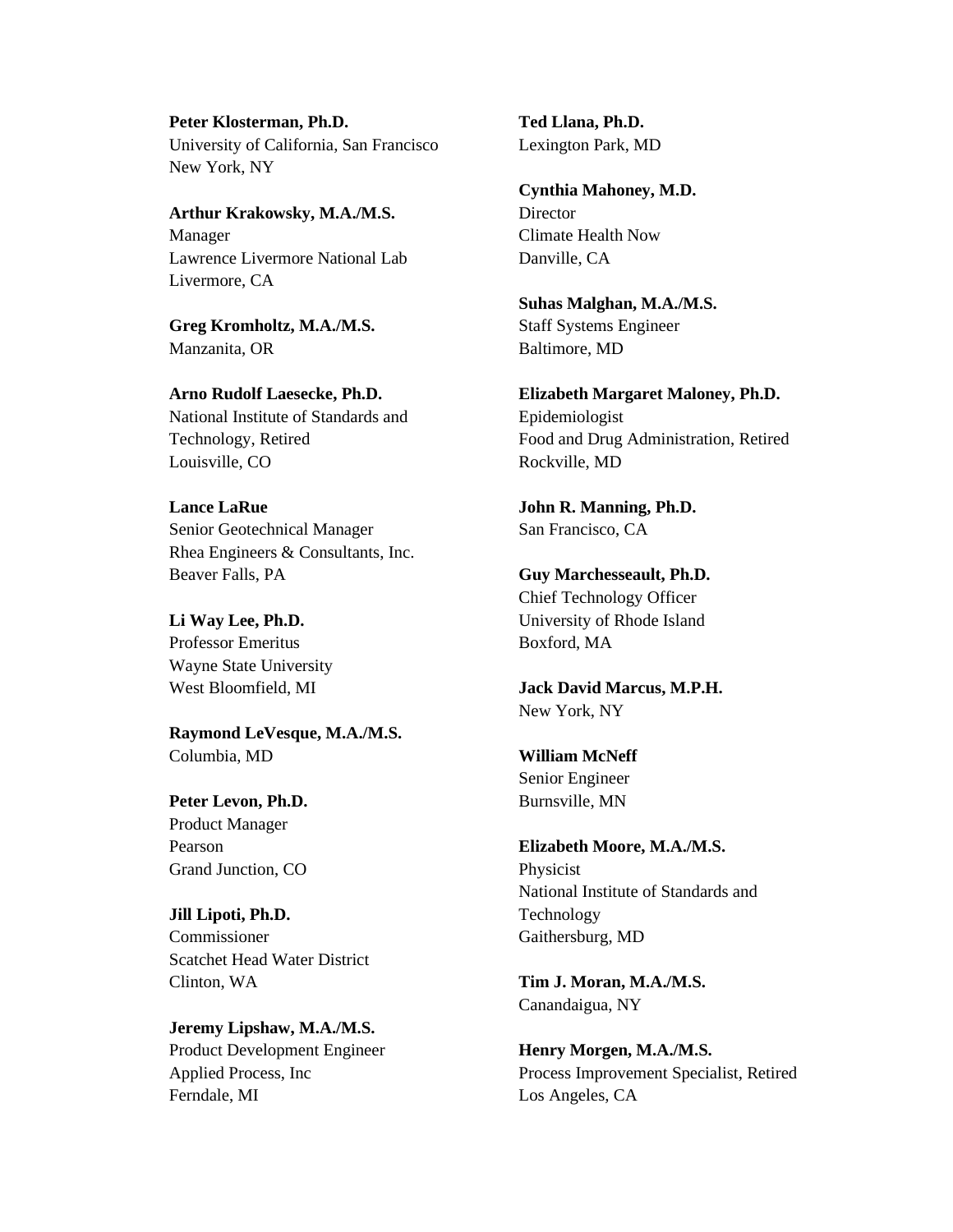**David Moseman, M.D.** Minneapolis, MN

**Michael Mulligan, M.A./M.S.** Field Service Engineer Electronic Drives and Controls Parsippany, NJ

**John Nettleton, MCP** Principal Sustainable Practice & Development South Orange, NJ

**Dag Nummedal, Ph.D.** Energy Center Director Colorado School of Mines, Retired Golden, CO

**Richard Michael Nunno, M.A./M.S.** Public Policy Analyst Sierra Club Portland, OR

**Robert O'Neal, M.A./M.S.** Managing Principal Epsilon Associates, Inc. Westford, MA

**Patrick O'Rourke** Staff Scientist Aptos, CA

**James M Orr, Ph.D.** Transportation Engineer-Civil Caltrans, Retired Fresno, CA

**Javier Ortiz** Engineer Boeing Seattle, WA

**Paul Palla** Electronics Engineer United States Army Greencastle, PA

**Pawiter Parhar Jr** Engineer, Retired Sammamish, WA

**Faith Parker, M.A./M.S.** Director Community Hospice Gansevoort, NY

**John Petro, M.A./M.S.** Chief Executive Officer FluxDynamics, Inc. Los Altos, CA

**Thomas J. Phillips, Ph.D.** Lawrence Livermore National Laboratory, Retired Dublin, CA

**Kristina Pistone, Ph.D.** Research Scientist Bay Area Environmental Research Institute, National Aeronautics and Space Administration Sunnyvale, CA

**Jennifer Pont, M.A./M.S.** Senior Engineer Life Cycle Associates LLC Menlo Park, CA

**Keith Porter** Grass Valley, CA

**George V. Profous, M.A./M.S.** Senior Forester New York State Department of Environmental Conservation New Paltz, NY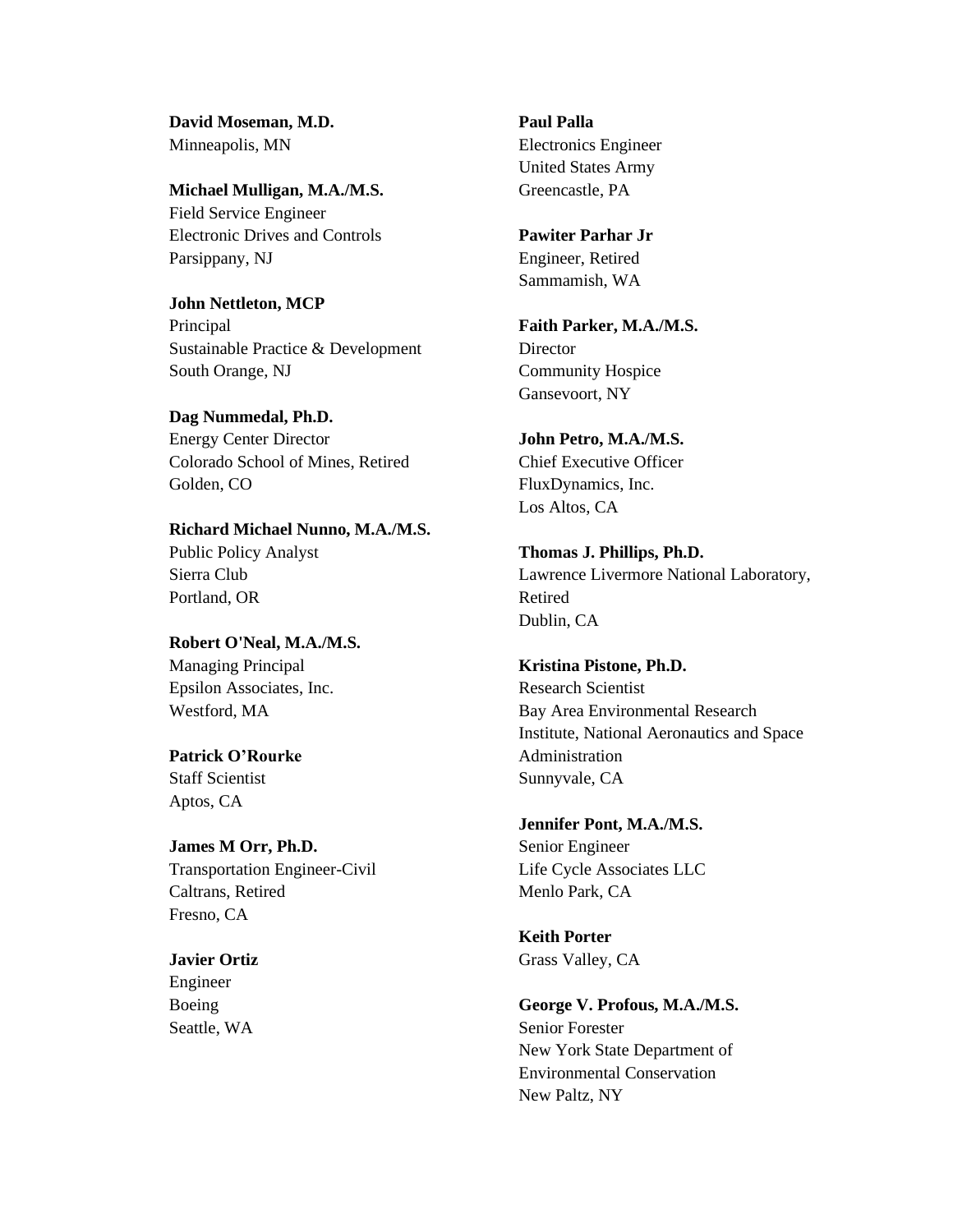**James Rankin** Library Technician Oregon State University Corvallis, OR

**Matthew Reardon, M.A./M.S.**

Loan Repayment and Assistance Programs Administrator Tufts University Medway, MA

**Karl G. Reseck, Ph.D.** Stanford University and University of California, Berkeley, Retired Santa Rosa, CA

**Robert Rhew, Ph.D.** Associate Professor University of California, Berkeley Berkeley, CA

**Lisa Roche, Ph.D.** Lawrence Township, NJ

**Patricia Rubert-Nason, Ph.D.** Consultant Fort Kent, ME

**James P. Samis** Project Manager Rancho Palos Verdes, CA

**Marta Schaaf, Ph.D.** Independent Consultant Brooklyn, NY

**Timothy Schacht, D.V.M.** Veterinarian Grosse Pointe Park, MI

**Alan Schenck** Staff Engineer Abbott Aptos, CA

**Steve Schulz, M.A./M.S.** Owner Kinetic Design LLC Huntington Beach, CA

**Marlene Schwarz, Ph.D.** Engineer University of Texas, Austin Auburndale, MA

**Randle Sink, M.A./M.S.** Chief of Engineering Huntington Beach, CA

**Stan Skokan** President, Electric Vehicles Inc. Redwood City, CA

**Michael P. Snow, Ph.D.** Senior Scientist Human Factors Engineering, Retired Bellingham, WA

**Leigh Stamets, Ph.D.** Retired Supervisor II California Energy Commission Carmichael, CA

**Derek Steele, Ph.D.** Faculty Minnesota State Colleges and Universities Minneapolis, MN

**Ronald L. Stewart, Ph.D.** Penn State University, Retired Fishersville, VA

**Eric W. Strid, M.A./M.S.** Director Power Oregon White Salmon, WA

**Ralph Thomas** Ashland, OR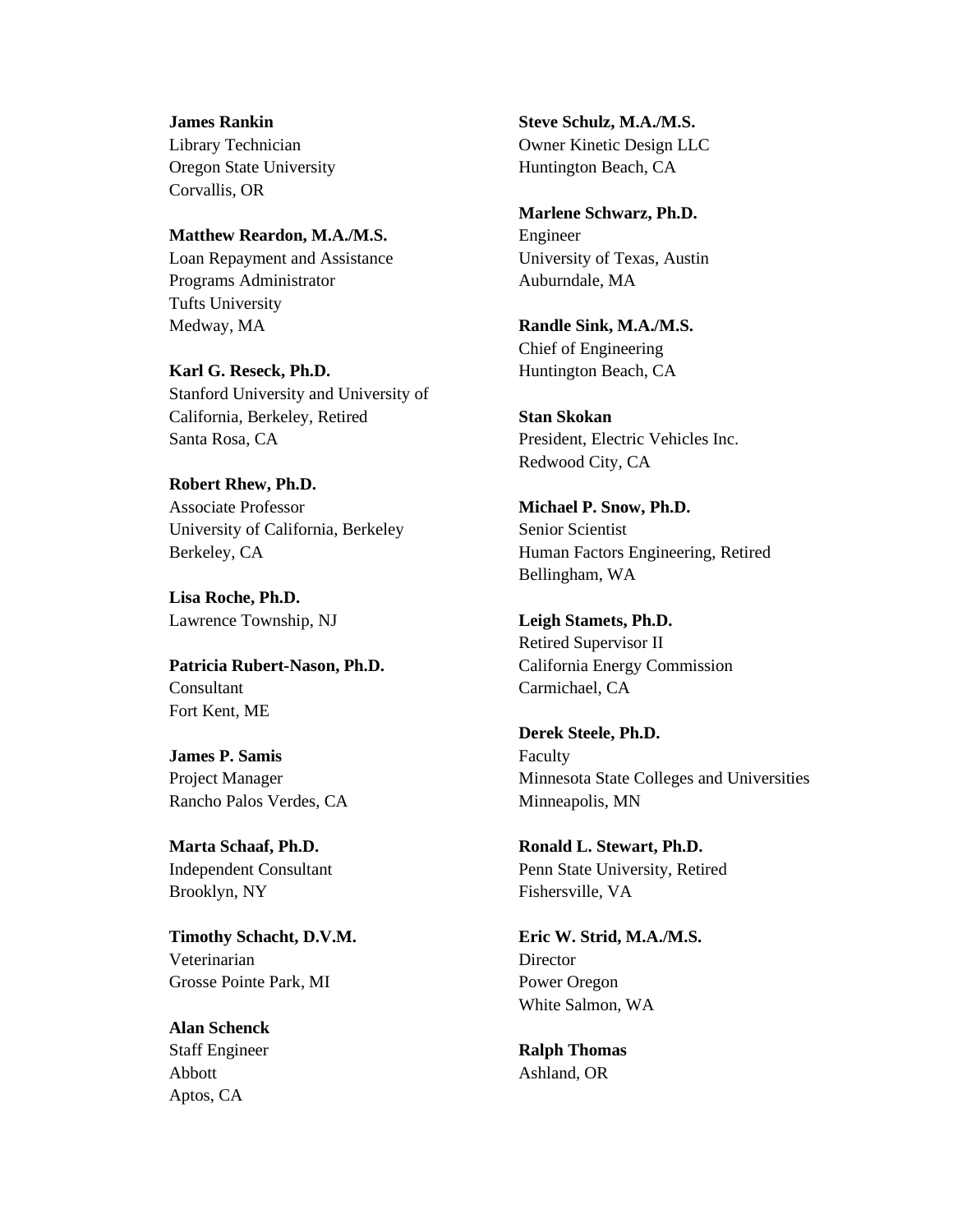**Jerry Torrance, Ph.D.** Manager IBM Menlo Park, CA

**Mario Troiani, M.A./M.S.** Vice President of Engineering Virtual Software Systems Newton Highlands, MA

**Chuck Tucker, M.A./M.S.** United States Air Force, Retired Director, Bend Area Habitat for Humanity, Retired Bend, OR

**Albert R. Utzig Jr., M.A./M.S.** Pastor St. Mary's Catholic Church Fontana, CA

**Matthew Demi Vis** Flight Software Engineer California Institute of Technology San Gabriel, CA

**Nichole Vivion, M.P.H.** Director of Strategic Initiatives Nightingale-Bamford School Woodside, NY

**Kathleen M. Washienko, M.P.H.** Senior Partner for Climate Strategies Breakthrough Strategies and Solutions Seattle, WA

**Pierce Webb, Ph.D.** Senior Staff Research Scientist Eastman Kodak, Retired Pittsford, NY

**Gilbert Weingarten, M.A./M.S.** Systems Architect Bronx, NY

**Edmund Weisberg, M.A./M.S.** Senior Science Writer Johns Hopkins University Baltimore, MD

**John Wheeler** Johns Hopkins University, Retired Ocean View, NJ

**Gregory Wilson, Ph.D.** Principal G. M. Wilson Consulting, LLC Denver, CO

**Marian Wineman, M.A./M.S.** President WR Consulting, Inc. Seattle, WA

**Tim Wolcott, M.A./M.S.** Research Assistant Harbor Branch Branch Oceanographic Institution Johnson City, NY

**Keith Wolf, Ph.D.** Senior Principal KWA Ecological Sciences, Inc. Portland, OR

**Rachel Wood, M.A./M.S.** Scientist Seattle, WA

**Fred S. Wuertele, M.B.A.** Product Specialist Allentown, PA

**Emily Yang, Ph.D. candidate** University of Michigan Ann Arbor, MI